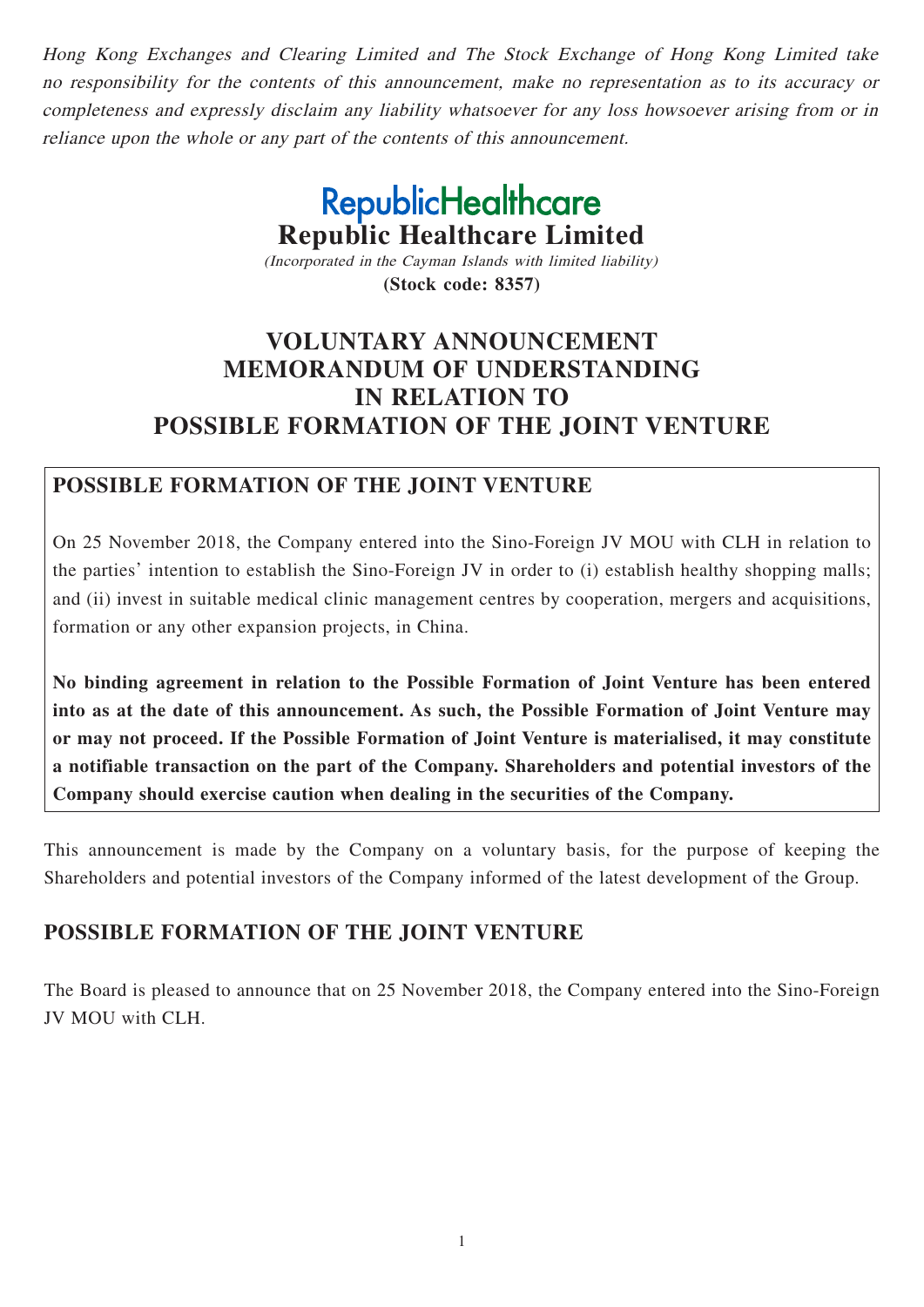The principal terms of the Sino-Foreign JV MOU are set out below:

Date: 25 November 2018

Parties: (1) Republic Healthcare Limited

(2) China Life Health Industry Group Limited\*(中生健康產業集團有限公司)

As at the date of this announcement, to the best of the Directors' knowledge, information and belief, and having made all reasonable enquiries, saved as disclosed, CLH and its ultimate beneficial owner(s) are Independent Third Parties.

#### **Subject matter under the Sino-Foreign JV MOU**

The Sino-Foreign JV MOU sets out the parties' intention to establish the Sino-Foreign JV in order to (i) establish healthy shopping malls; and (ii) invest in suitable medical clinic management centres by cooperation, mergers and acquisitions, formation or any other expansion projects, in China.

Pursuant to the terms of the Sino-Foreign JV MOU, the Company and CLH would like to cooperate with each other and leverage the expertise of each other to enter into the Chinese health industry.

#### **Formal Sino-Foreign JV Agreement**

Pursuant to the Sino-Foreign JV MOU, the Company shall be entitled to conduct a due diligence and feasibility study (the "**Due Diligence Review**"), within one month from the date of the Sino-Foreign JV MOU, on the financial, legal and other affairs of CLH. The Due Diligence Review period may be extended with the consent of both parties. The Company shall confirm in writing within seven days upon the completion of the Due Diligence Review to confirm whether the investment will be made. If the investment is confirmed, the Company and CLH shall reach further agreement on the business model of the Sino-Foreign JV and enter into the formal Sino-Foreign JV Agreement.

#### **Formation of the Sino-Foreign JV**

Subject to the execution of the Sino-Foreign JV Agreement, the Company and CLH intend to incorporate and register or cause to be incorporated and registered, the Sino-Foreign JV as a private company in China with limited liability pursuant to which:

- 1) the Company shall subscribe for 70% of the then issued share capital of the Sino-Foreign JV; and
- 2) CLH shall subscribe for 30% of the then issued share capital of the Sino-Foreign JV.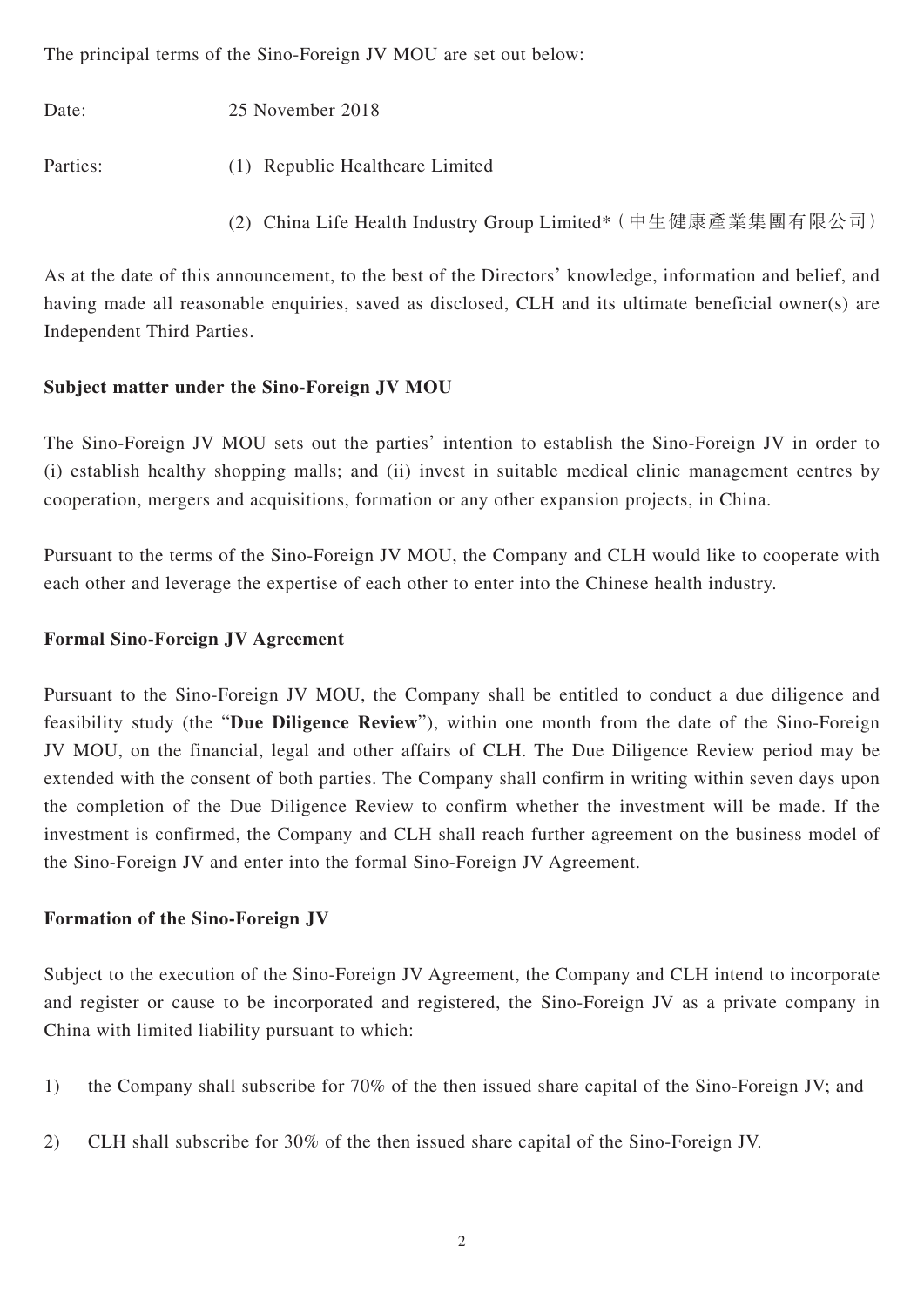## **INFORMATION ON THE COMPANY**

The Company is an investment holding company. The principal subsidiaries of the Company are engaged in providing healthcare services by operating a network of general clinics in the Republic of Singapore.

### **INFORMATION ON CHINA LIFE HEALTH INDUSTRY GROUP LIMITED**

CLH is a company registered in China. CLH is a large corporation with competencies in health industry and finance, focusing its growth on the health industry. CLH has four cornerstones in the field of "production, study, research and teaching" in the health industry, which cover life science, medical tourism, health care and wellness towns. CLH aims to promote a healthy future with life science and technology, presenting "forever youth" and a "healthy life" as a vision.

# **REASONS FOR AND BENEFITS OF THE POSSIBLE FORMATION OF THE JOINT VENTURE**

It is part of the Group's strategy to explore new business segments in order to diversify its business as well as to broaden the income source of the Group and eventually to maximise the return to the Shareholders. The Board sees an increasing demand and business opportunities for the healthcare industry in China in light of an increasing number of health cautious consumers in China. The Directors are of the view that it is a good opportunity for the Group to invest in a developing industry with potential and the Sino-Foreign JV will bring about opportunities for business cooperation with CLH, which may provide synergies and optimise productivity.

The Board is of the view that the terms of the Sino-Foreign JV MOU are fair and reasonable and the Possible Formation of the Joint Venture is in the interests of the Company and the Shareholders as a whole.

### **General**

The Sino-Foreign JV MOU does not constitute a legally-binding commitment in respect of the Possible Formation of the Joint Venture. The Possible Formation of the Joint Venture is subject to the execution and completion of the Sino-Foreign JV Agreement.

If the Sino-Foreign JV Agreement is entered into, it may constitute a notifiable transaction on the part of the Company pursuant to the GEM Listing Rules and is subject to approval requirements under the GEM Listing Rules. In this regard, the Company will comply with the reporting, disclosure and/or Shareholder's approval requirements under the GEM Listing Rules.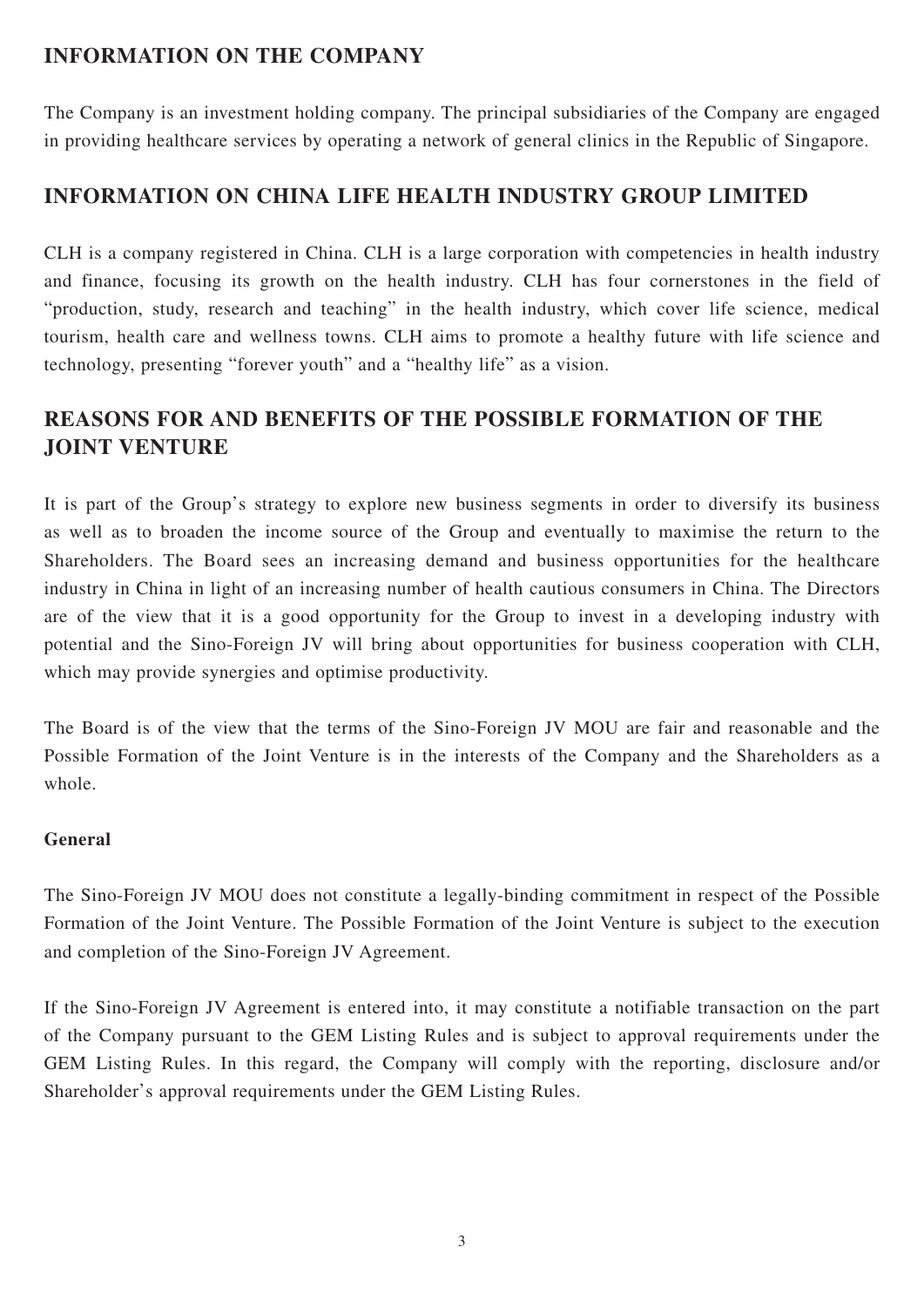**The Board wishes to emphasize that no binding agreement in relation to the Possible Formation of Joint Venture has been entered into as at the date of this announcement. As such, the Possible Formation of Joint Venture may or may not proceed. If the Possible Formation of Joint Venture is materialised, it may constitute a notifiable transaction on the part of the Company. Shareholders and potential investors of the Company should exercise caution when dealing in the securities of the Company.**

### **DEFINITIONS**

In this announcement, the following expressions have their respective meanings set out below unless the context requires otherwise:

| "Board"               | the board of Directors                                                                                                                                                                                                                                         |
|-----------------------|----------------------------------------------------------------------------------------------------------------------------------------------------------------------------------------------------------------------------------------------------------------|
| "China"               | The People's Republic of China, but for the purposes of this<br>announcement and for geographical reference only (unless otherwise<br>indicated), excluding Hong Kong, the Macau Special Administrative<br>Region of the People's Republic of China and Taiwan |
| "CLH"                 | China Life Health Industry Group Limited* (中生健康產業集團有限<br>$\langle \hat{\mathcal{E}}   \hat{\mathcal{E}} \rangle$ , a company registered in China                                                                                                               |
| "Company"             | Republic Healthcare Limited, a company incorporated in the Cayman<br>Islands with limited liability, the issued Shares of which are listed and<br>traded on GEM (stock code: 8357)                                                                             |
| "connected person(s)" | has the meaning ascribed thereto under the GEM Listing Rules                                                                                                                                                                                                   |
| " $Directory$ "       | directors of the Company                                                                                                                                                                                                                                       |
| "GEM"                 | GEM of the Stock Exchange                                                                                                                                                                                                                                      |
| "GEM Listing Rules"   | the Rules Governing the Listing of Securities on GEM                                                                                                                                                                                                           |
| "Group"               | the Company and its subsidiaries                                                                                                                                                                                                                               |
| "Hong Kong"           | the Hong Kong Special Administrative Region of the People's Republic<br>of China                                                                                                                                                                               |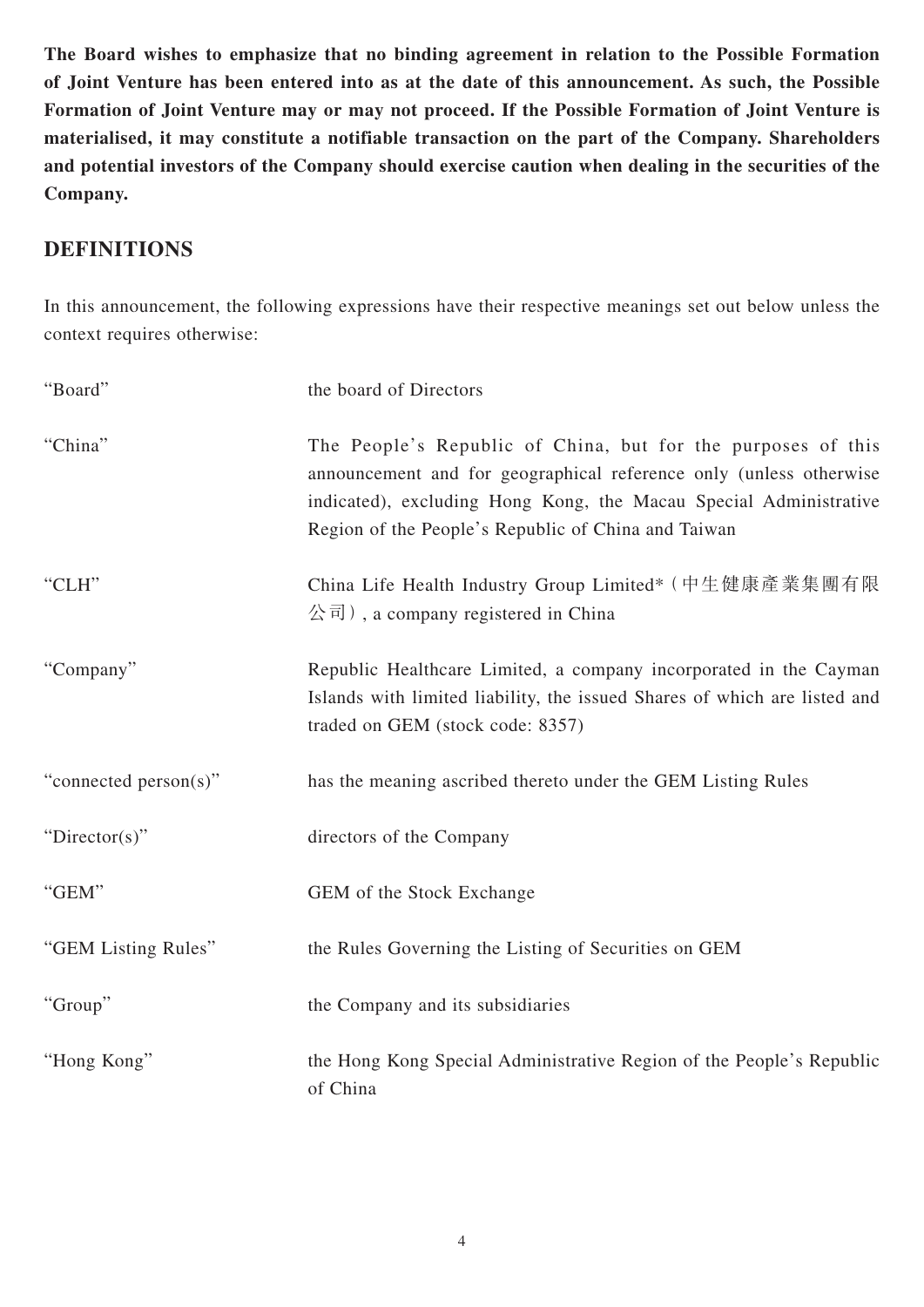| "Independent Third Party"                    | any person or company and their respective ultimate beneficial<br>owner(s), to the best of the Directors' knowledge, information and<br>belief, having made all reasonable enquiries, are not connected persons<br>of the Company and are third parties independent of the Company and<br>its connected persons in accordance with the GEM Listing Rules |
|----------------------------------------------|----------------------------------------------------------------------------------------------------------------------------------------------------------------------------------------------------------------------------------------------------------------------------------------------------------------------------------------------------------|
| "Possible Formation of the<br>Joint Venture" | the possible formation of the Sino-Foreign JV as contemplated under<br>the Sino-Foreign JV MOU                                                                                                                                                                                                                                                           |
| "Share(s)"                                   | ordinary share(s) of HK\$0.01 each in the share capital of the Company                                                                                                                                                                                                                                                                                   |
| "Shareholder(s)"                             | $holder(s)$ of the issued Share $(s)$                                                                                                                                                                                                                                                                                                                    |
| "Sino-Foreign JV"                            | a company to be incorporated in China with limited liability to be<br>owned as to 70% by the Company and 30% by CLH                                                                                                                                                                                                                                      |
| "Sino-Foreign JV<br>Agreement"               | the formal joint venture agreement for the incorporation, operation and<br>management of the Sino-Foreign JV to be entered into between the<br>Company and CLH                                                                                                                                                                                           |
| "Sino-Foreign JV MOU"                        | the non legally-binding memorandum of understanding dated 25<br>November 2018 and entered into between the Company and CLH, in<br>relation to the parties' intention for (i) the establishment of the Sino-<br>Foreign JV; and (ii) its operation and management and their respective<br>mutual rights and obligations relating to the Sino-Foreign JV   |
| "Stock Exchange"                             | The Stock Exchange of Hong Kong Limited                                                                                                                                                                                                                                                                                                                  |
| "HK\$"                                       | Hong Kong dollars, the lawful currency of Hong Kong                                                                                                                                                                                                                                                                                                      |
| $``\%"$                                      | per cent                                                                                                                                                                                                                                                                                                                                                 |
|                                              | For and on behalf of<br><b>Republic Healthcare Limited</b>                                                                                                                                                                                                                                                                                               |

Singapore, 27 November 2018

**Tan Cher Sen Alan** Chairman and Executive Director